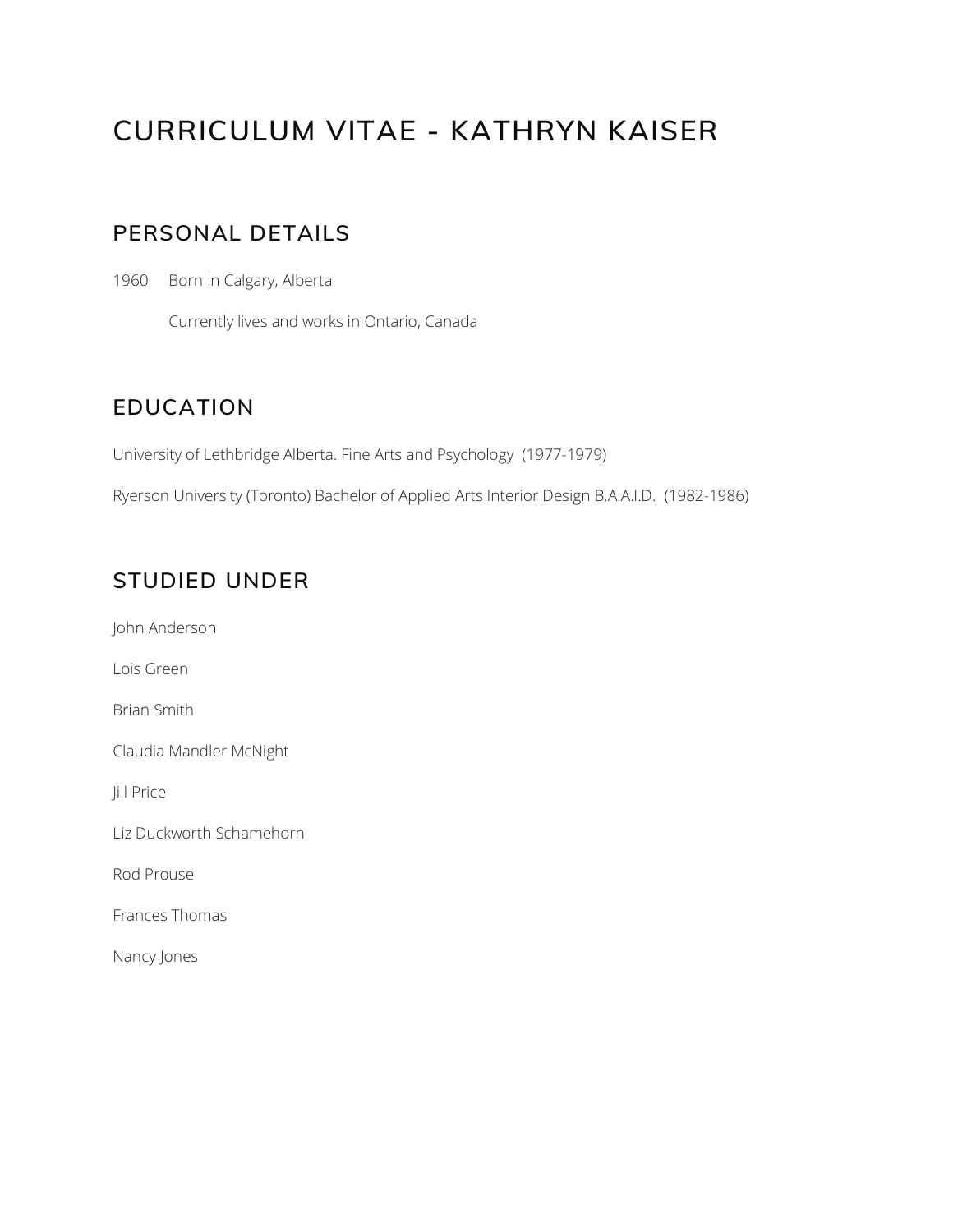## **SELECTED EXHIBITIONS**

2019 Coldwater Studio Tour 2019 – (juried) Co-operative Canoe Painting Demo. Mariposa Folk Festival Images Thanksgiving Studio Tour, Simcoe County (juried)

- 2018 The Happy Show Dkrm Studio & Gallery, Orillia ON. Images Thanksgiving Studio Tour, Simcoe County ON (juried) Featured artist at Suite 204 gallery & studio, month of May. International Women's Show – Exhibit at Orillia Museum of Art & History
- 2017 The Happy Show Drkrm Studio & Gallery, Orillia ON. Thanksgiving Images Studio Tour – Simcoe County, ON. (juried) Featured artist for May at Suite 204 Studio & Art Gallery International Women's Day Exhibit *Renewal* at OMAH (Orillia Museum of Art & History)
- 2016 *Consensus.* Juried exhibit at Quest Art gallery in Midland, ON.

*Arts For Peace* Festival. Curator and participating artist, Stephen Leacock Museum, Orillia, ON. *Somniatis* Fashion Review Exhibition. Orillia Museum of Art & History (OMAH) International Women's Day Art Exhibition *Women's Stories*. Orillia Museum of Art & History *Stories Told* exhibition. Quest Art gallery Midland, ON. Featured artist 2016 *Coldwater Steampunk Festival Starry Night Gallery Tour*. Orillia, ON. Thanksgiving Images Studio Tour – Simcoe County, ON. (juried)